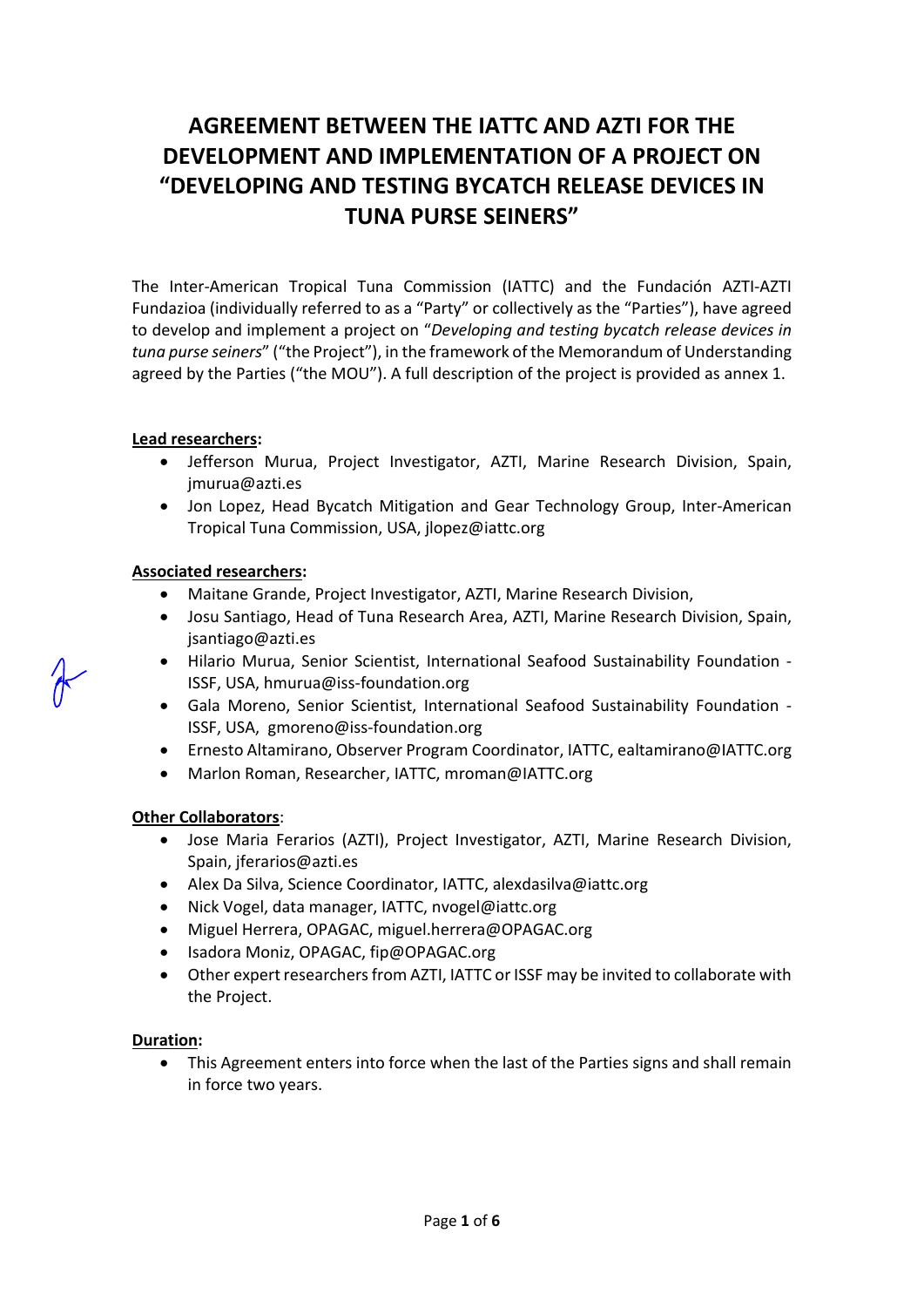### **Budget:**

- A. **Funding Opportunity:** Internal (ISSF hopper project budget availability \$10,000; and AZTI internal funding)
- B. **Distribution of costs and expenses** (all figures are estimates and only indicative)**:** 
	- a. Items to be covered by IATTC: No budgetary commitments are associated to this project, except IATTC staff time. A short stay for a AZTI researcher to conduct specific analysis, discuss results and potential improvements, may be covered, pending budget availability.
	- b. Items to be covered by AZTI: All costs related to bycatch release devices construction and deployment on vessels, biological sampling, satellite tags, as well as AZTI staff time.

#### **Deliverables:**

Two main deliverables are envisaged:

- A report showing results from novel alternative bycatch release devices tested at sea in tuna purse seiners with observers onboard operating in the eastern Pacific Ocean (EPO),
- Dissemination material, including documents and presentations for the IATTC's Bycatch Working Group, the Scientific Advisory Committee, and the tuna conference. The dissemination of the work is expected to have a significant positive impact on the standard of best handling and release practices in tuna purse seiners in the EPO.

## **Confidentiality**:

The development and implementation of the Project shall be governed by the following rules of confidentiality:

1.1. For the purpose of this agreement "Confidential Information" shall mean any and all information, which is supplied or disclosed, directly or indirectly, in writing or in any other means, by each Party to the other including, but not limited to any documents, drawings, sketches, designs, materials, samples, prototypes, data, know-how, and which at the time of its disclosure or supply is identified as confidential. Oral information shall be recorded in writing by the Party disclosing it within fifteen (15) days after disclosure, and the resulting document shall specifically state the date of disclosure and designate the information as confidential.

1.2. For the purpose of this agreement "the Recipient" shall mean the Party receiving the Confidential Information and "Disclosing Party" shall mean the Party disclosing the Confidential Information to the other Party

- 1.3. The Recipient shall:
	- i. undertake to keep the Confidential Information confidential and not to disclose it nor to permit the disclosure of it to any third party, except in accordance with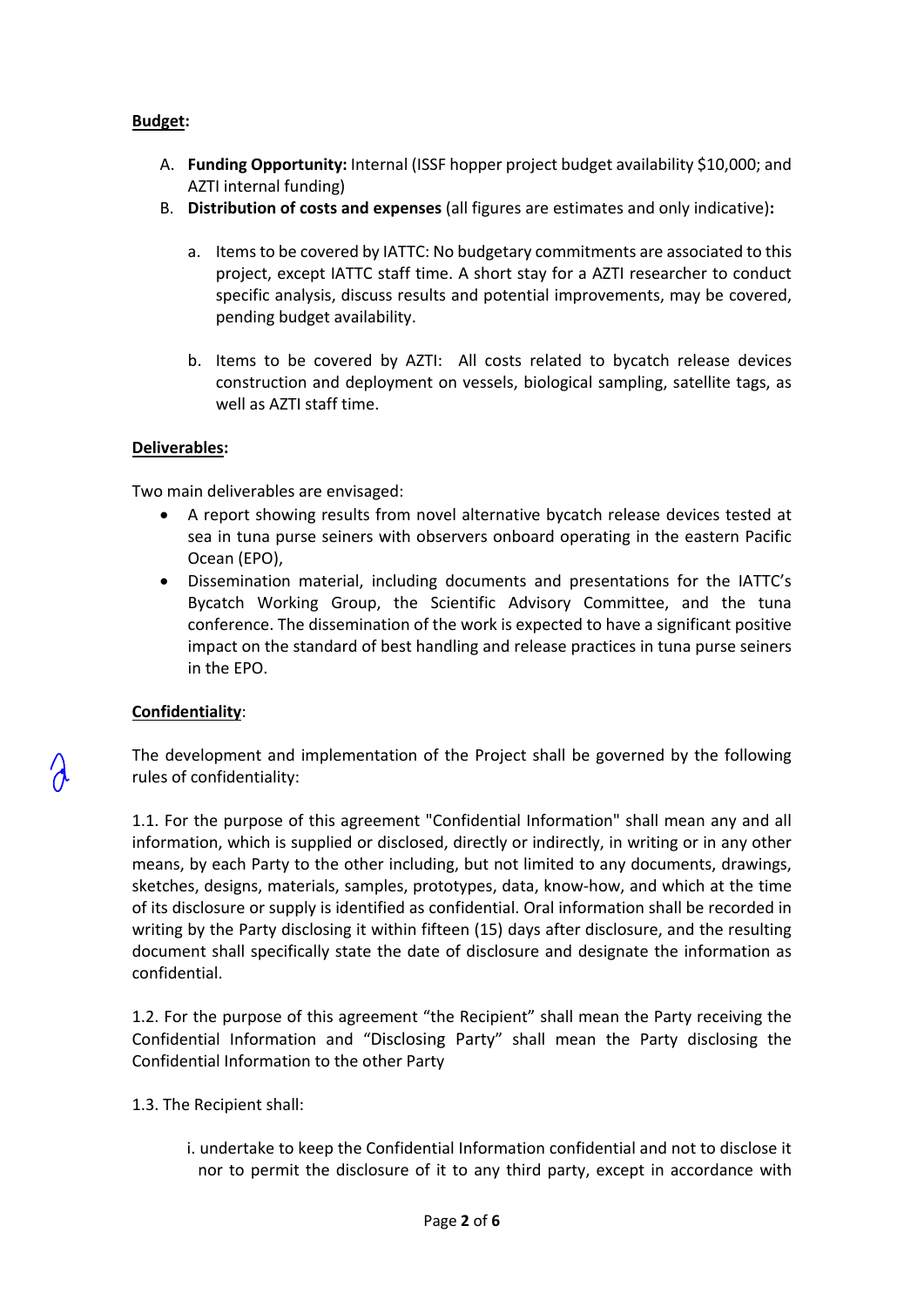clause 1.6. of this agreement, and not to make it available to the public or accessible in any way, except with the prior written consent of the Disclosing Party

- ii. undertake to use the Confidential Information solely for the Purpose of this agreement and not to make any other use, whether commercial or noncommercial, without the prior written consent of the Disclosing Party.
- 1.4. The obligations specified in clause 1.3. above shall not apply in the following cases:
	- i. the Confidential Information was known to the Recipient prior to the time of its receipt pursuant to this agreement otherwise than as a result of the Recipient's breach of any legal obligation; or
	- ii. the Confidential Information is in the public domain at the time of disclosure by the Disclosing Party to the Recipient or thereafter enters the public domain without any breach of the terms of this agreement; or
	- iii. the Confidential Information becomes known to the Recipient through disclosure by sources, other than the Disclosing Party, having the legal right to disclose such Confidential Information; or
	- iv. the Recipient proves the Confidential Information has been developed independently by its employees, who had no access to any of the Confidential Information disclosed by the Disclosing Party to the Recipient.

1.5. The Recipient shall limit and control any copies and reproductions of the Confidential Information. The Recipient shall return all records or copies of the Confidential Information at the request of the Disclosing Party and at the latest on termination of this agreement. This shall not apply to Confidential Information or copies thereof which must be stored by the Recipient according to mandatory law, provided that such Confidentiality Information or copies thereof shall be subject to an indefinite confidentiality obligation.

1.6. The Recipient undertakes to disclose the Confidential Information only to its employees who:

- i. reasonably need to receive the Confidential Information for the Purpose of the present agreement; and
- ii. have been informed by the Recipient of the confidential nature of the Confidential Information and of the terms of the present agreement; and
- iii. have been advised of and agree to be bound by equivalent obligations to those in the present agreement.

1.7. The Disclosing Party has exclusive ownership over the Confidential Information. The exchange of information does not involve a transfer or license of rights to the Confidential Information. All Confidential Information shall remain the exclusive property of each Party as well as all patent, copyright, trade secret, trademark and other intellectual property rights therein.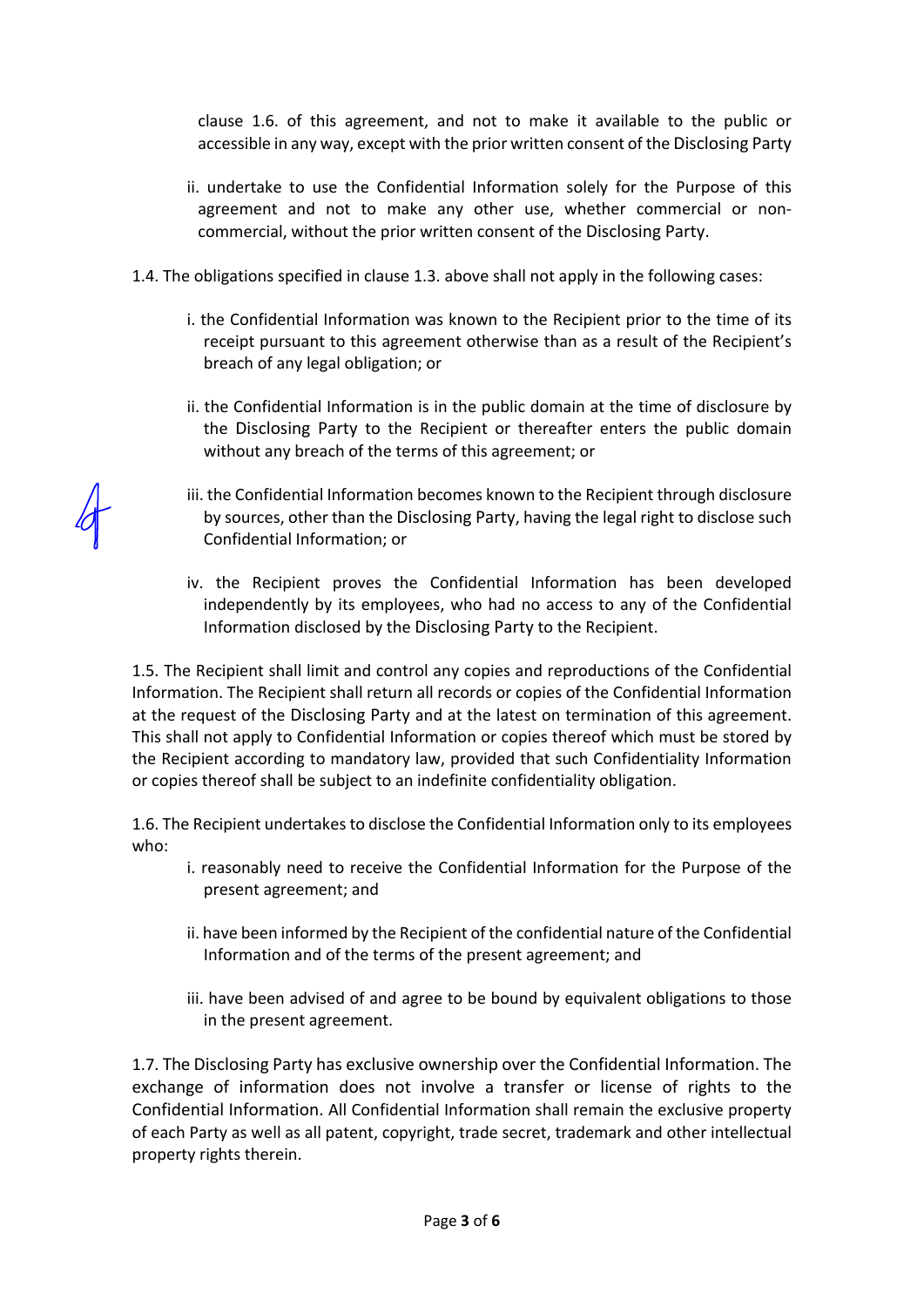1.8 The Disclosing Party makes no warranties in respect to the condition, accuracy, fitness for any purpose, correction, completeness or performance of the Confidential Information.

#### **Signed in representation of the Parties:**

an Faucof Pulsael í

Jean-François Pulvenis **Dr. Rogelio Pozo** IATTC AZTI Date 25 FEB 2021 Date

Director *ad interim*<br>Director *ad interim* Manager General Manager Manager Server Manager Server Manager Server Manager Server Manager Server Manager Server Manager Server Manager Server Manager Server Manager Server Mana

Ø3a{anå[Aäã\*anaak|^}c^A<br>][¦FÍJI€ÌÏZAÜUÕÒŠOUAÚUZU QÜKAÖIİJHJİ€ID<br>ÖÞKAS, MFÍJI€ÌÏZÁÜUŐÒŠQU,<br>ÚUZUÁQÜKAŐIÌJHJÍ€ÌDÁ<br>\*) MÜUŐÒŠQUÁRANÒÙÁ<br>[MØMÞÖŒÔQUÞÁNEZVQÁ Ø NÞÖ OEZOU OE<br>T[œ̃]KKÓ A XEÚÚ Ŭ U XÒ Á VPOÙ M<br>Ö U Ô WTÒ Þ V wa.<br>Waa<del>3</del>ea&a5}K O & @aKGECFEEHEEFAEJKECÉEFKEE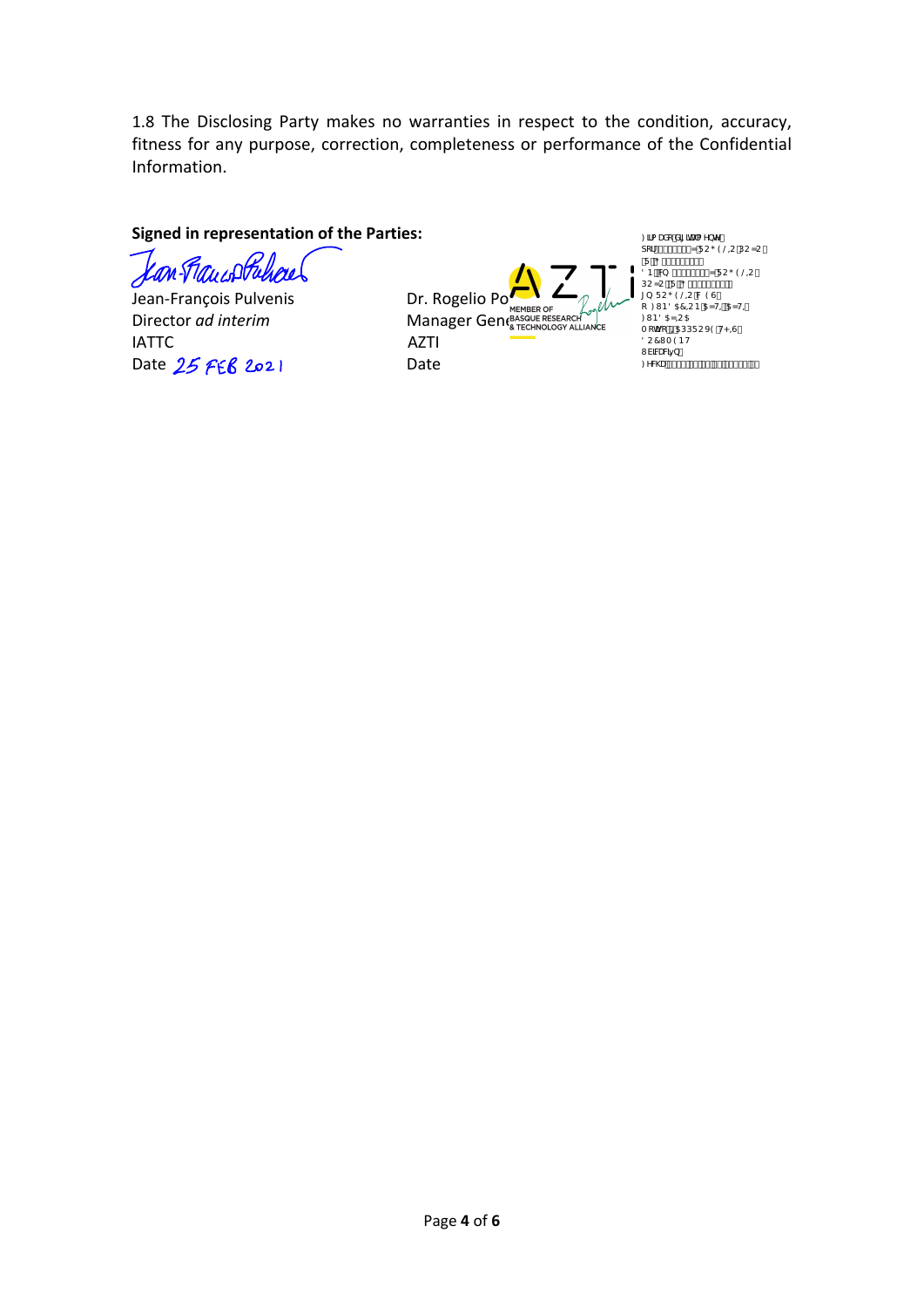# **Annex 1: Project description**

**Project Title:** Developing and testing bycatch release devices in tuna purse seiners

**Introduction to the problem:** Bycatch of Endangered, Threatened and Protected (ETP) species, especially elasmobranchs, are a concern in tropical tuna purse seine fisheries due to their apparent low survival rate after capture. While the IATTC has resolutions promoting the application of best bycatch handling and releasing practices (e.g., for mobulids, sharks, turtles), there is a lack of clear guidelines for the fleet, and current release methods are quite rudimentary, often involving manual handling or basic self-made tools (e.g., release canvases), thus there is scope for improvement.

**Opportunity for study:** The good relationship between vessel-owners associations and national research institutes like AZTI has granted the chance to cooperate in trials on vessels operating in several oceans, including the Eastern Pacific, to test new bycatch release devices.

**Rationale:** As part of fisheries improvement projects, several fishing organizations have implemented voluntary programs to improve bycatch handling and releasing practices. That is the case, for example, of the Spanish fleet operating in the Indian, Atlantic and Pacific Oceans. Some of the advances and progress obtained in initiatives developing new bycatch release tools have helped shape best novel best practices for handling and releasing sensitive non-target species in some regions and fleets. However, no clear guidelines for bycatch handling and release exist yet for the tuna purse seine fleets operating in the eastern Pacific Ocean. Associating and collaborating with experienced and proactive research institutions and fishing organizations on this matter would help explore, discuss and progress towards a reduction of bycatch mortality through the promotion of new tools that facilitate best handling and releasing practices.

**Summary of work to be completed:** Our project will develop and test a number of novel technological devices to release bycatch species in large tuna purse seiners carrying observers (> 363 cc) in the eastern Pacific Ocean. This project has several objectives: **1)**  Develop ETP species specific devices that contribute to more efficient releases (e.g. faster, less handling stress); **2)** Construct devices that increase crew safety during releases, interfere the least possible with the fishing operative, and do not result in target catch losses; **3)** Evaluate the benefits of these devices in terms of species survival using satellite tags and other biological indicators (e.g. lactate levels, vitality indicators, etc.); **4)** Collect device utilization data through IATTC observers and, likely, a scientific cruise and embarkment of AZTI/IATTC/ISSF scientists to better understand use protocols by fishers and find possible improvements (to be coordinated with the Spanish Institute of Oceanography and OPAGAC as well); **5)** Use results of the project to inform conversations with fishermen during the skippers workshops; **6)** Promote the utilization of the most efficient devices and methodsin the region and, as appropriate, help shape recommendations to encourage their adoption for best release practices

**Deliverables:** Two main deliverables are envisaged: i) A report showing results from novel alternative bycatch release devices tested at sea in large tuna purse seiners operating in the eastern Pacific Ocean, and ii) Dissemination material, including documents and